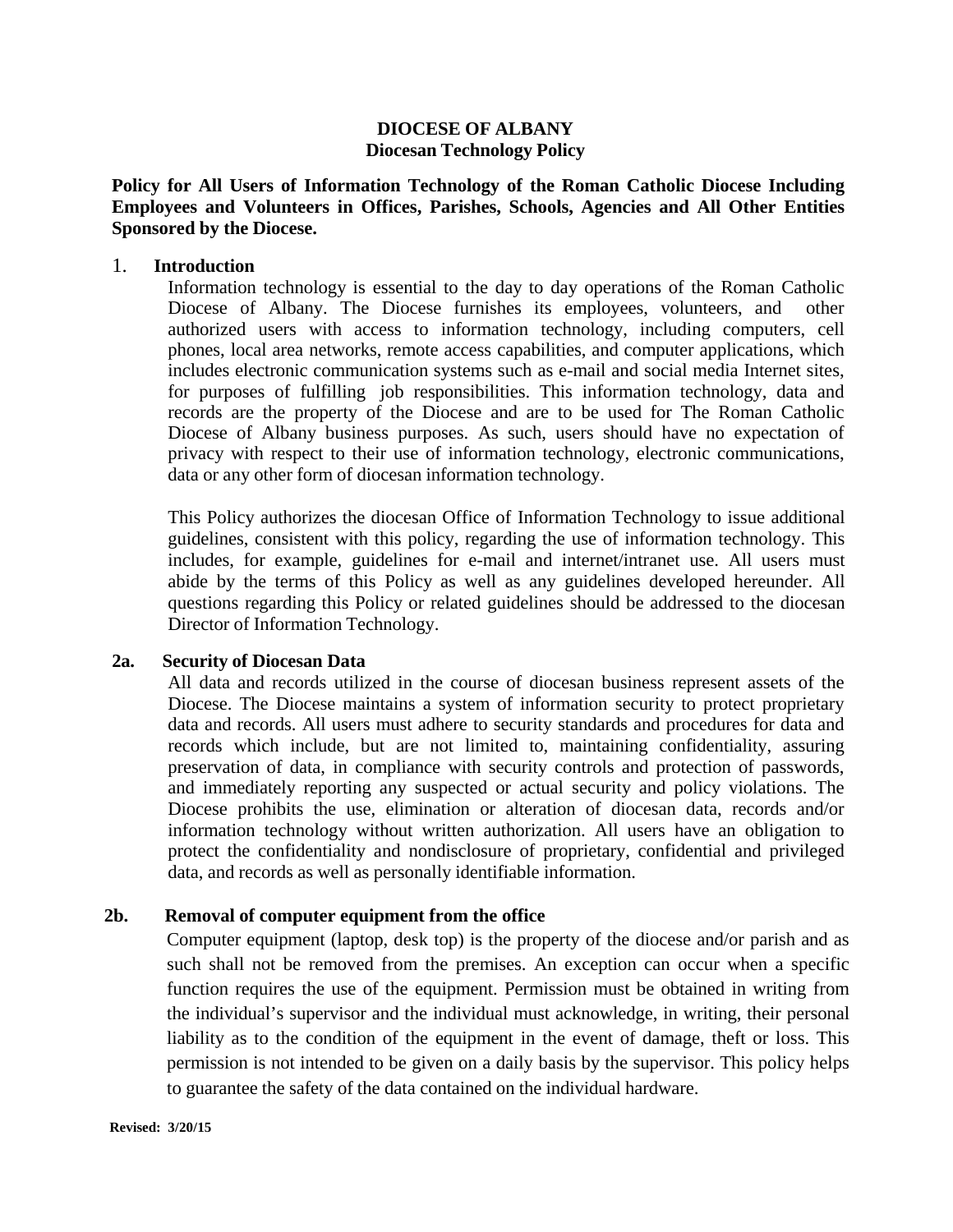## **3a. Diocesan Network/User Accounts**

The ability of an individual to access the pastoral center network, e-mail system, and all data/records contained therein is controlled by means of a user account. A user account consists of a unique user name, confidential password, and all information describing what resources the specific user can access, at what level, and during what time periods. All passwords are confidential and should not be shared with others. Users may be required to change their password at periodic intervals, as determined by the office of Information Technology.

## **3b. Wireless Network/User Accounts**

To gain access to the WIFI Network you must have a user account. For convenience, use the same (user name and password) credentials to gain access to both the Diocesan and the WIFI networks.

WIFI is permitted ONLY in these designated areas of the Pastoral Center building:

- Conference rooms on each floor of the North and South buildings. At director/department head discretion.
- Conference rooms 1 thru 7 on the first floor of the South building. Scheduled meetings, conferences and training purposes.
- Pastoral Center Cafeteria. Available lunchtime to all employees with user accounts.

By Request, Guest User accounts may be created by the IT Office for business purposes only.

# **4. Computer Viruses**

Computer viruses pose a serious threat to the integrity of both the Information Technology and data/records assets of the Diocese. All users should take every reasonable precaution to ensure that downloaded or e-mailed files are virus free. Reasonable precautions would include, for instance, contacting the Office of Information Technology upon receipt of a suspicious e-mail and refraining from opening attachments of a suspicious e-mail.

Users must obtain the permission of their department head before using a flash drive or similar device in conjunction with diocesan information technology. The department head must first consult with the Director of Information Technology before granting such permission.

# **5. Internet Use/Prohibited Communications**

The Diocese strictly prohibits any use of electronic communications that violates diocesan policy, New York State and Federal law. Users may not utilize diocesan information technology in any way deemed fraudulent, sexually explicit, profane, obscene, intimidating, defamatory or otherwise unlawful or inappropriate. Examples of forbidden use include distribution of sexually explicit messages/pictures, cartoons or jokes, propositions or love letters, ethnic or racial slurs, any messages that can be construed to be harassing or disparaging of others based on their sex, race, sexual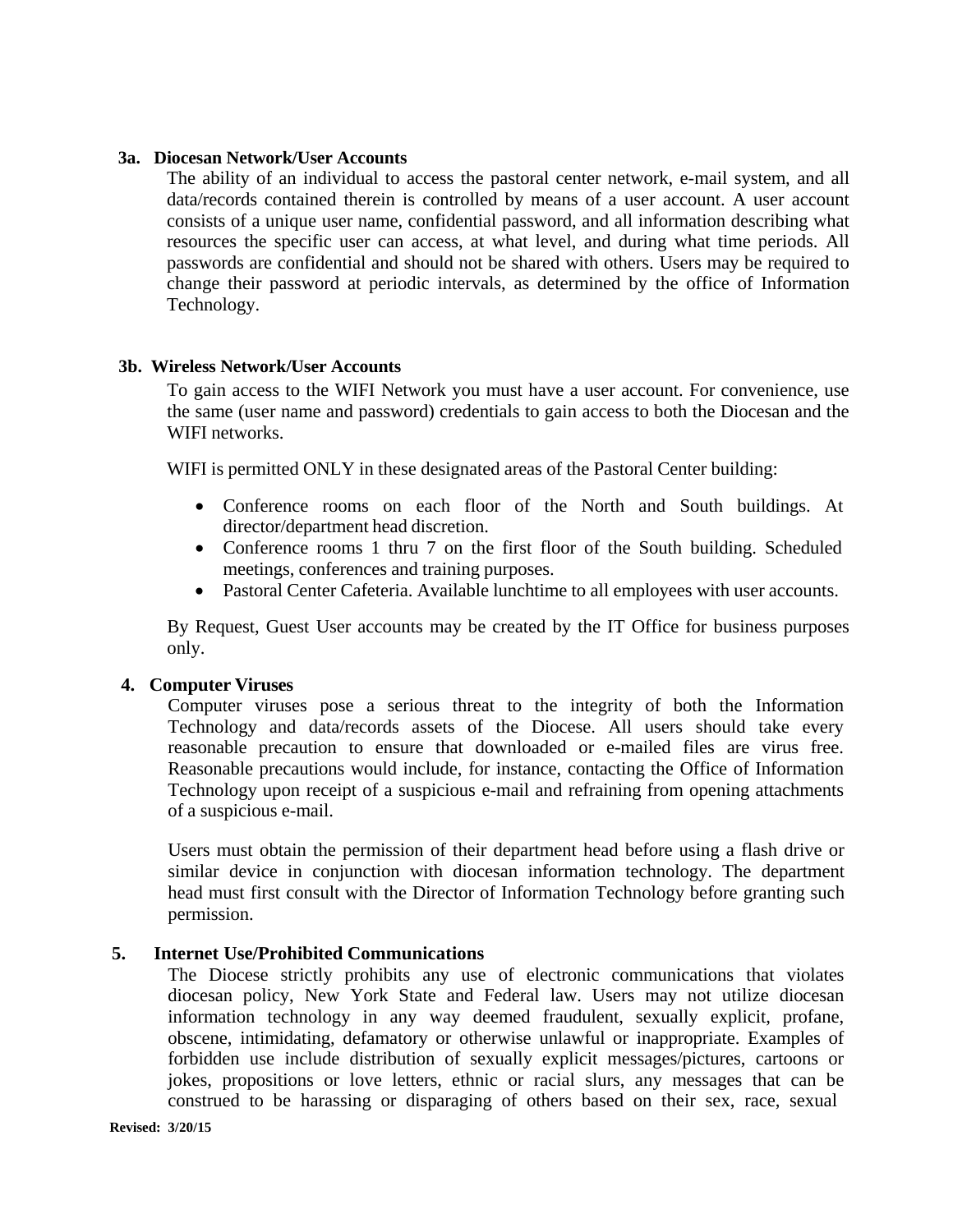orientation, age, national origin, religious beliefs or other legally protected status. Electronic communication may not be used for chain mailing or to conduct political campaigning activities. Users may not utilize diocesan/parish property to participate in or intervene in any partisan political campaign on behalf of any candidate for public office. This includes publishing or distributing electronic communication that may be construed as a campaigning activity. Users shall not utilize diocesan information technology to communicate with children or minors for the purpose of disseminating inappropriate communications, as set forth above, or promoting inappropriate relationships.

The Diocese encourages the exploration and research on the World Wide Web for business related or professional activities. Users should not "browse the web" during work time to access sites and communications unrelated to business or professional activities. The diocese reserves the right to monitor and record all Internet activity, and to conduct random audits of Internet use.

# **6. Copyright/Approval and Installation of Software used on Diocesan Systems**

Copyright is a term used to describe the legal rights people have to protect original work they have created. Original work can include, for example, a computer program, document, graphic, film or sound recording. Copyright ensures that no one else can copy, alter or use the work without the express permission of the owner. Copyright is sometimes indicated in a piece of work by this symbol ©. However, it does not have to be displayed under British law. So a lack of the symbol does not necessarily indicate a lack of copyright.

Federal Copyright Act protects most computer software. In accordance with these laws, Diocesan users are prohibited from making and installing illegal copies of software. All software used on Diocesan computer systems must be approved and installed by the Office of Information Technology. All questions and clarifications regarding copyright issues should be directed to the diocesan Office of Information Technology.

# **7. Interruption of User Internet Connections**

The Office of Information Technology performs periodic maintenance on the diocesan network in order to preserve the integrity of security systems. As a result, user internet connections may be interrupted at any time and without warning if conditions warrant.

# **8. Right of inspection**

The Roman Catholic Diocese of Albany reserves the unqualified right to inspect and examine any Diocesan owned or operated communications system, computing resource and/or files or information, including computers, cell phones, listservs, networks, applications, and electronic communications, including e-mail, contained therein at any time. Users possess no privacy right to any data, information or documents received or disseminated on the network or through e-mail. By utilizing these diocesan systems, users consent to the Diocese's right to inspect and examine all data, information, documents and e-mail. When a user acts inappropriately through the technology system, the Diocese reserves the right to report such actions to any outside authorities and/or take appropriate internal diocesan disciplinary action.

**Revised: 3/20/15** When sources outside the Diocese request an inspection and/or examination of any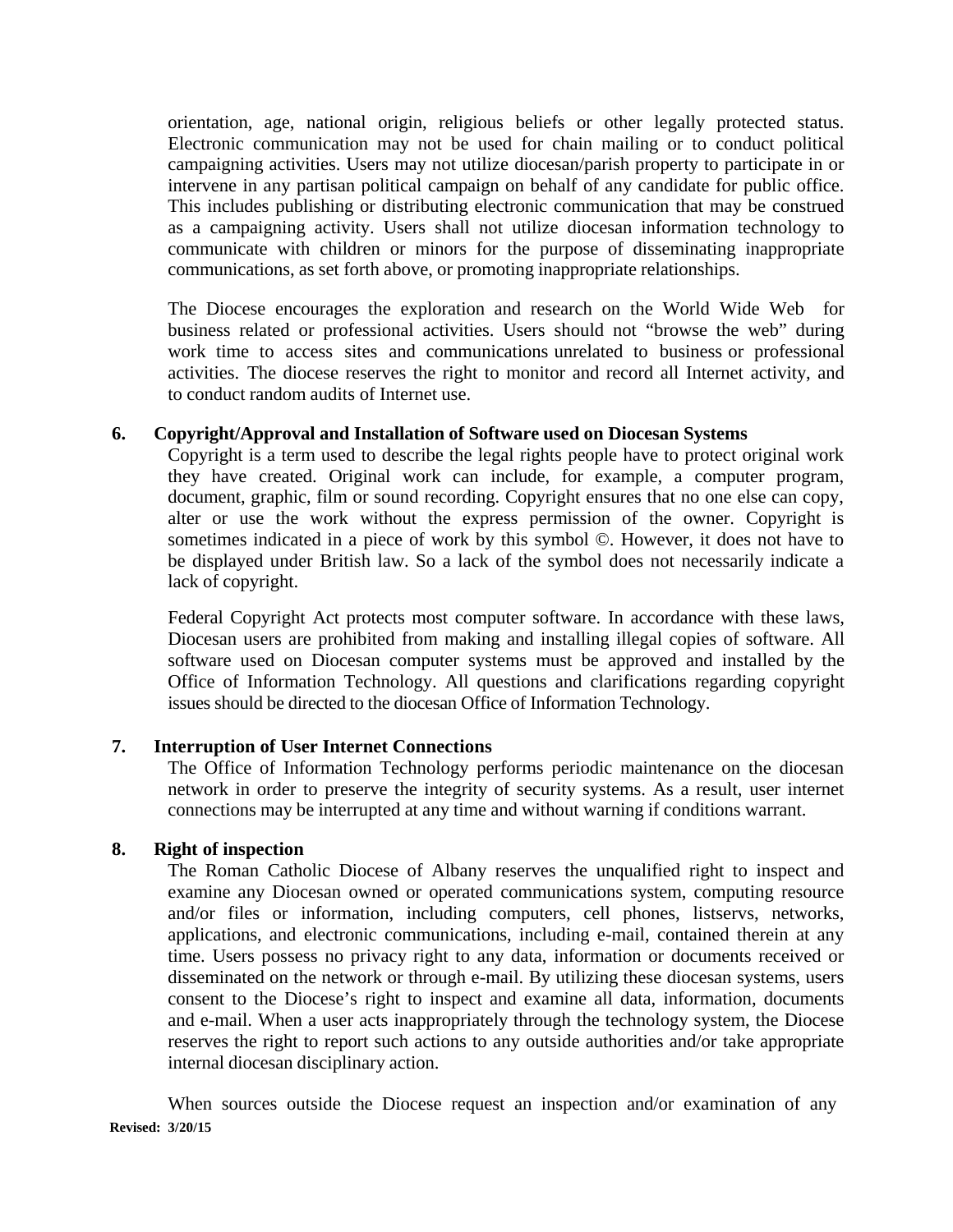Diocesan owned or operated technology system, computing resource and/or files or information contained therein, the Diocese will treat the information as confidential unless any one or more of the following conditions exist: When approved by the appropriate Diocesan official(s); when authorized by the owner(s) of information; when required by federal, state or local law; or when required by a valid subpoena or court order.

Note: When notice is required to be provided by law, court order or subpoena, users will be notified accordingly.

## **9. Compliance**

These policies apply to diocesan Information Technology and to all users of diocesan Information Technology regardless of personal or employment relationship to the Diocese. Use of these resources constitutes acceptance of these policies. Violations of these policies may result in actions ranging from denial of access to diocesan technology resources to termination of employment or refusal or withdrawal of volunteer status. Illegal use of computers and information technology shall be reported to pertinent law enforcement agencies.